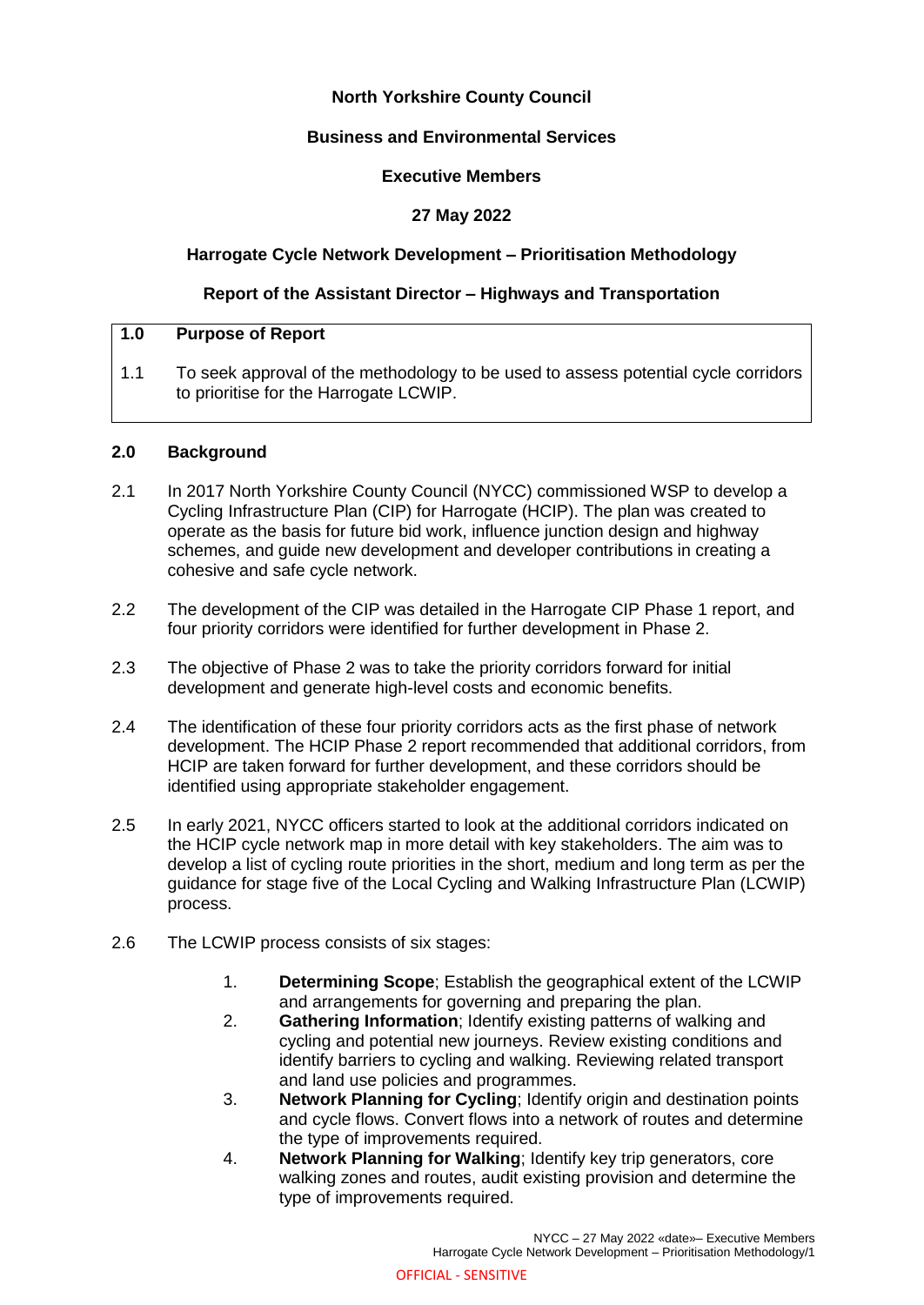- 5. **Prioritising Improvements**; Prioritise improvements to develop a phased programme for future investment.
- 6. **Integration and Application;** Integrate outputs into local planning and transport policies, strategies, and delivery plans.
- 2.7 The walking element of the Harrogate LCWIP was completed in December 2020. The Walking Infrastructure Plan (WIP) and CIP are two separate documents but in conjunction do form a LCWIP for Harrogate.
- 2.8 When an opportunity to refresh these documents occurs in the future, we will merge them together to form one document.
- 2.9 The methodology referred to in this report is only related to the cycling element of the LCWIP.

### **3.0 Methodology**

- 3.1 To assess these corridors in more detail and to measure baseline and forecast cycle growth, officers used the Propensity to Cycle Tool (PCT). The national PCT is an online and interactive planning support tool to provide an evidence base to inform investment in cycling.
- 3.2 Within the LCWIP guidance, it is strongly recommended that authorities make use of the PCT through the LCWIP process in order to define potential demand for cycling and to assist with scheme prioritisation.
- 3.3 The PCT gives information about the levels of cycling to work (commuter trips) based on Census 2011 data and school travel journeys based on School Census 2010/11 data. The Census 2011 data is the most up to date data available to calculate commuting journeys. The Census 2021 results are not due for release until summer 2022, and it may take even longer before the results are integrated into the PCT model.
- 3.4 The PCT core input dataset contains origin-destination (OD) pairs that link each commuter's usual place of residence to the workplace location of their main job, and disaggregates these OD pairs by commute mode.
- 3.5 Officers can therefore assess where commuting/school cycling is currently most common, and where cycling has the greatest potential to grow.
- 3.6 A comprehensive list of cycle corridors has been created for Harrogate (based on the original HCIP cycle network map) and PCT data analysed to assess baselines and various future scenarios, including the Government target scenario to double cycling by 2025.
- 3.7 The Government Target (near market) scenario within PCT models the overall doubling of cycling based on trip distance and hilliness plus various sociodemographic and geographical characteristics (including age, sex, ethnicity, car ownership, and income deprivation).
- 3.8 Applying this scenario and others to corridors across Harrogate indicates where cycle growth will occur should investment in cycle infrastructure be made.
- 3.9 Alongside this data (forecast cycle trips), other criteria has been used to evaluate and prioritise corridors for inclusion within the stage five of the LCWIP, including;
	- Cycling and Walking Investment Strategy (CWIS) 2017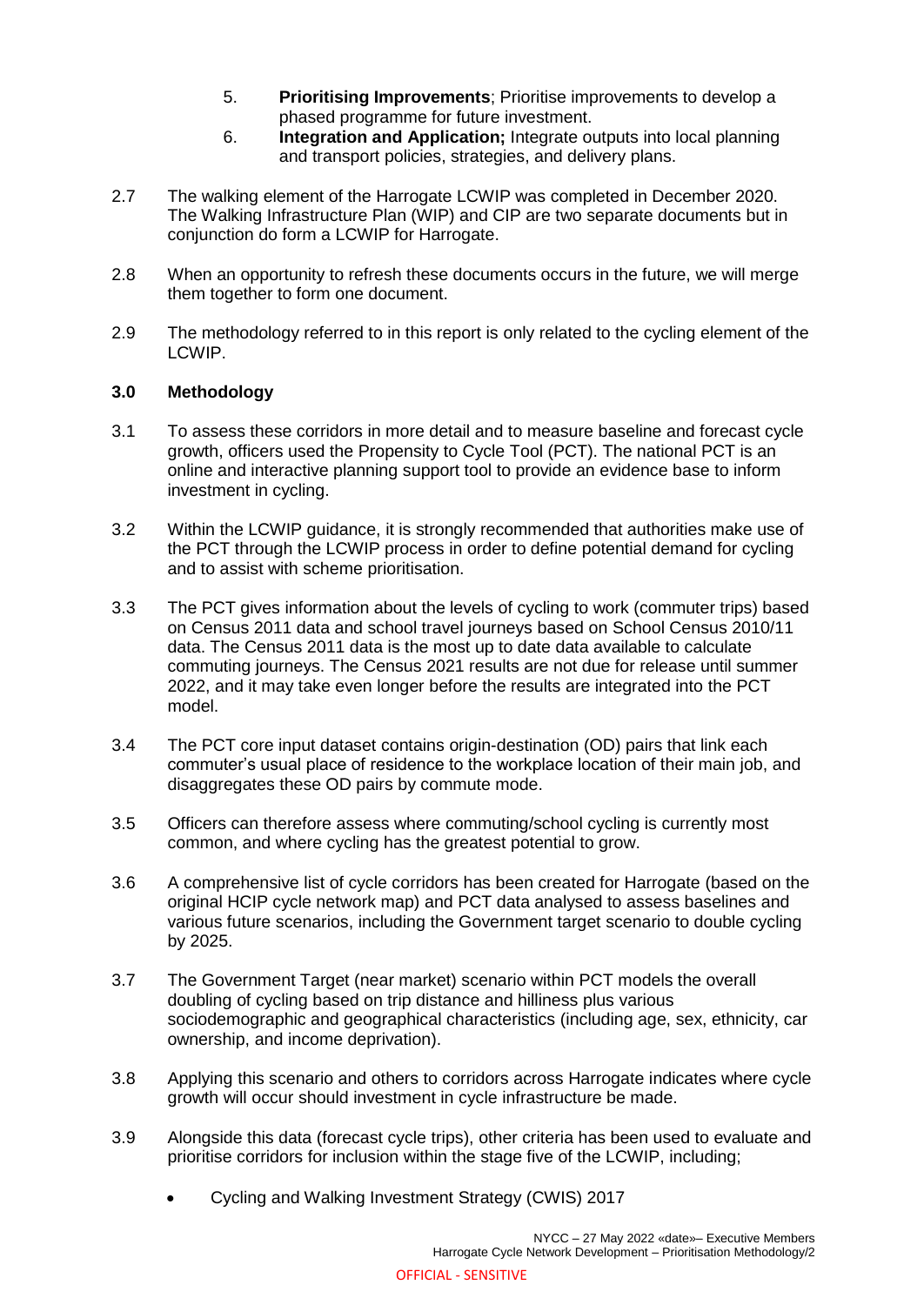- Proximity to existing, new and proposed housing (including allocated sites within the Local Plan)
- Whether the route serves employment or education
- Improvement in road safety
- Contribution of the scheme to the overall network development (including routes identified within the WIP)
- Identified funding
- Scheme feasibility/deliverability
- Integration with other schemes / dependency on other schemes
- Local knowledge from key stakeholders
- Public acceptability
- Delivery against policy objectives
- Air quality impact
- 3.10 A final priority list is nearing completion, with infrastructure solutions identified for each corridor that meet the most recent cycle infrastructure design guidance (LTN 1/20).

### **4.0 Next Steps**

4.1 Once the Corporate Director, BES and the BES Executive Members have approved the methodology for determining the priority corridors and officers complete analysis of the remaining corridors, a prioritised programme of cycling infrastructure improvements can be added to the Harrogate LCWIP.

A workshop with key stakeholders and colleagues from Harrogate Borough Council is planned to agree the priority corridors identified through the methodology before a recommendation to BES Executive Members is made.

- 4.2 The improvements will be split into three prioritisation categories; Short term (typically under 3 years), Medium term (typically under 5 years) and Long term (typically over 5 years).
- 4.3 Once stage five of the LCWIP is complete, work to integrate the LCWIP into local policy, strategies and plans can be formalised (stage 6).

### **5.0 Financial Implications**

5.1 The tools used to prioritise the cycle corridors within stage 5 of the LCWIP are free to use and as such there are no financial implications.

### **6.0 Equalities Implications**

- 6.1 Consideration has been given to the potential for any adverse equalities impacts arising from the recommendations of this report. It is the view of officers that the recommendations included in this report do not have any adverse impacts on any of the protected characteristics identified in the Equalities Act 2010 or NYCC's additional agreed characteristics. However, it is worth noting that fully developed schemes will require a full Equalities Impact Assessment. The completed Equalities Impact Assessment screening form can be found in Appendix A.
- 6.2 The LCWIPs will support a transport system fit for all users, making cycling and walking routes more accessible and inclusive. The creation of the corridors identified in the LCWIPs is likely to have a positive impact on people with reduced mobility providing safer access routes within Harrogate.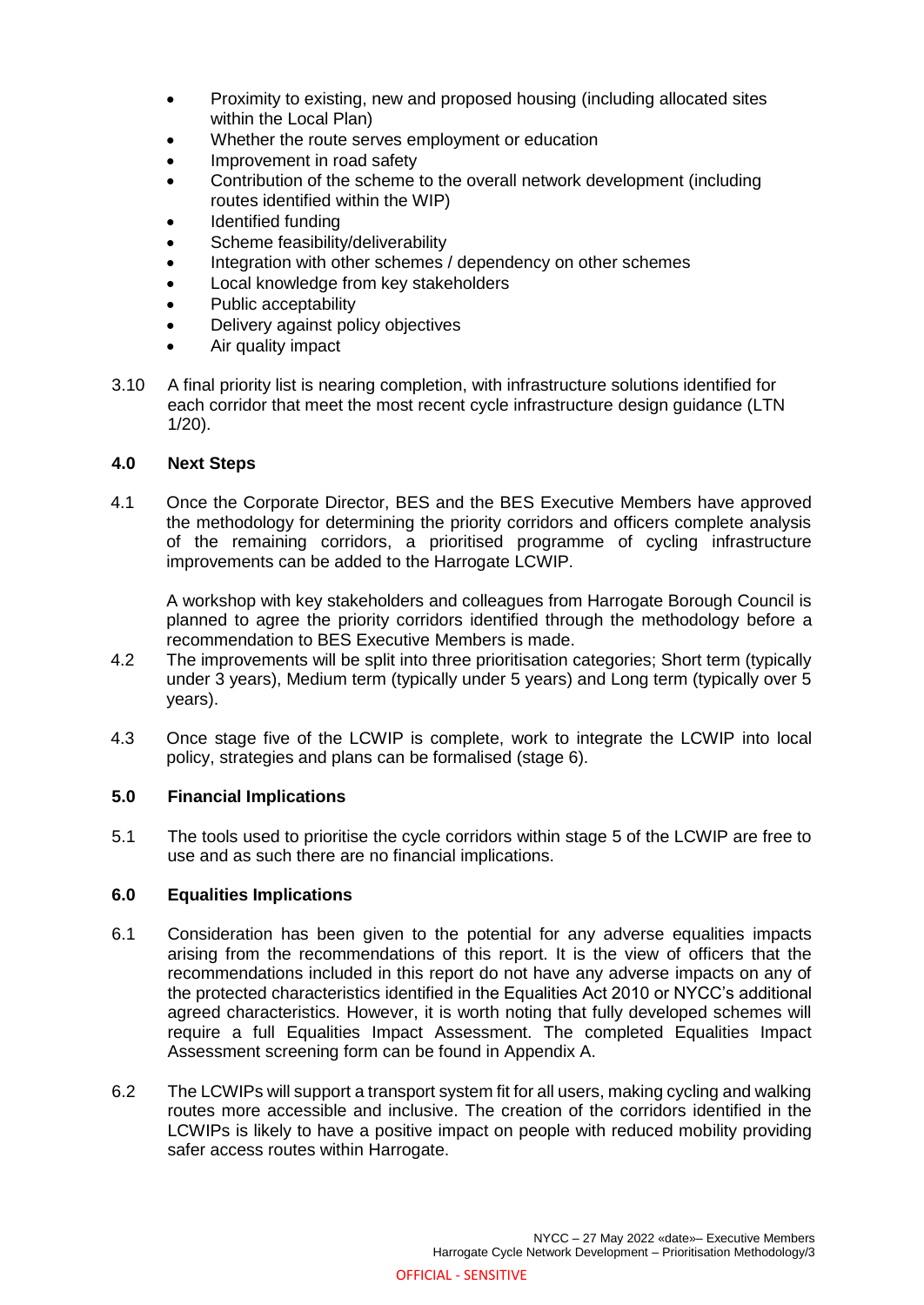### **7.0 Climate Change Impact Assessment**

7.1 Consideration has been given to the potential for any adverse impacts on climate change arising from the recommendations of this report. The completed Climate Change Impact Assessment can be found in Appendix B and it is the view of officers that approval of this report will not have a direct climate change impact.

### **8.0 Legal Implications**

8.1 Preparation of these plans is part of the County Council's function as Local Highway Authority and the LCWIPs are being carried out in broad accordance with the Government's suggested Local Cycling and Walking Infrastructure Plan guidance LTN 1/20.

#### **9.0 Recommendations**

- 9.1 It is recommended that the Corporate Director, Business and Environmental Services, in consultation with the BES Executive Members:
	- i) Note the content of the report and approve the proposed methodology to be used to assess potential cycle corridors to complete stage five of the Harrogate LCWIP.

### BARRIE MASON

Assistant Director – Business and Environmental Services

Authors of Report: Alexander Kay

Background Documents: None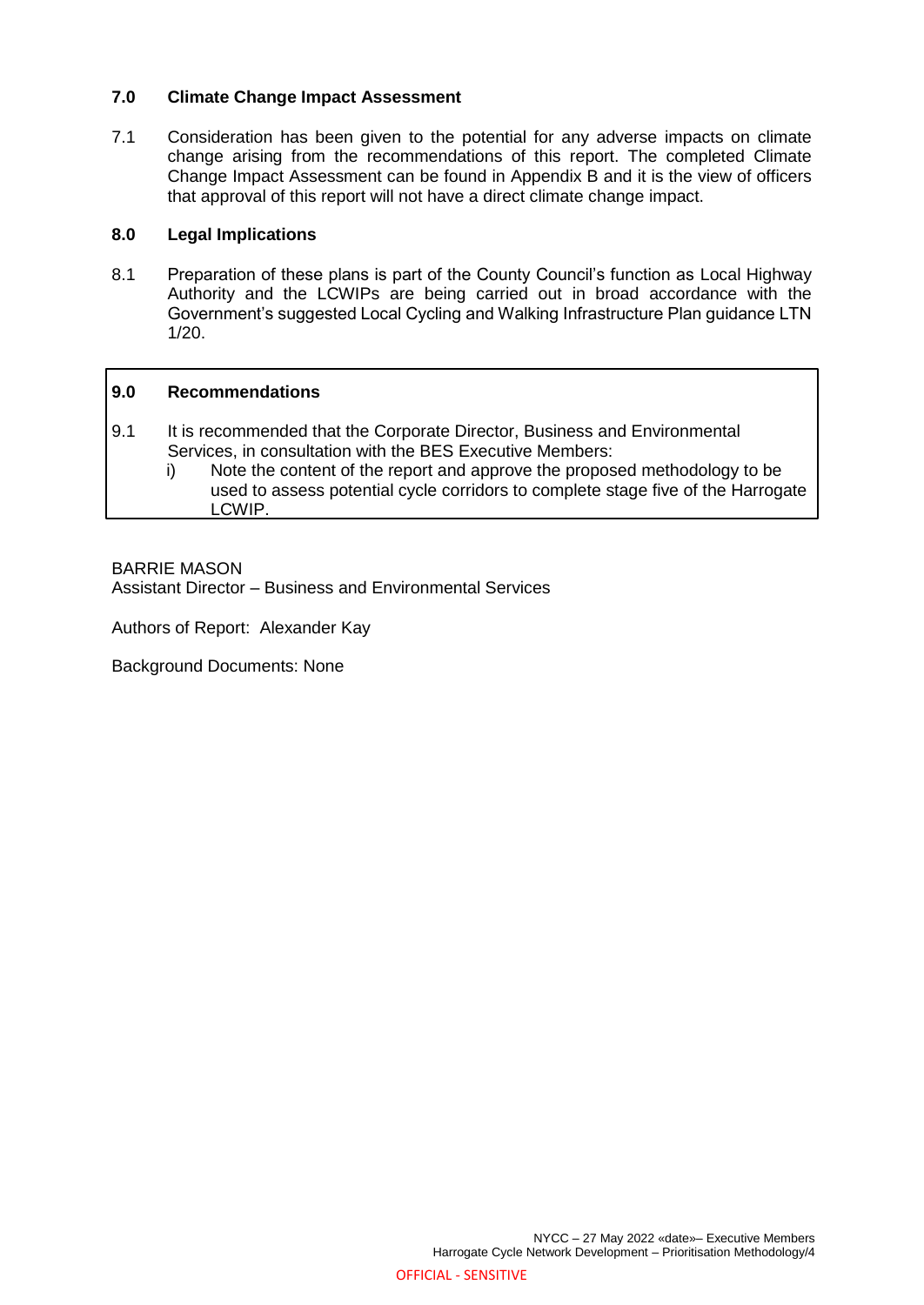**Initial equality impact assessment screening form**

**This form records an equality screening process to determine the relevance of equality to a proposal, and a decision whether or not a full EIA would be appropriate or proportionate.** 

| <b>Directorate</b>                                                                                                                                                                                                                                                                                                                                                                                                                                                                                                                                                                                                                                                                                                                                                                 |                                                                                                                                                 | <b>Business and Environmental Services</b> |  |  |
|------------------------------------------------------------------------------------------------------------------------------------------------------------------------------------------------------------------------------------------------------------------------------------------------------------------------------------------------------------------------------------------------------------------------------------------------------------------------------------------------------------------------------------------------------------------------------------------------------------------------------------------------------------------------------------------------------------------------------------------------------------------------------------|-------------------------------------------------------------------------------------------------------------------------------------------------|--------------------------------------------|--|--|
| Service area                                                                                                                                                                                                                                                                                                                                                                                                                                                                                                                                                                                                                                                                                                                                                                       | <b>Highways and Transportation</b>                                                                                                              |                                            |  |  |
| <b>Proposal being screened</b>                                                                                                                                                                                                                                                                                                                                                                                                                                                                                                                                                                                                                                                                                                                                                     | Harrogate Cycle Network Development -<br><b>Prioritisation Methodology</b>                                                                      |                                            |  |  |
| Officer(s) carrying out screening                                                                                                                                                                                                                                                                                                                                                                                                                                                                                                                                                                                                                                                                                                                                                  |                                                                                                                                                 |                                            |  |  |
| What are you proposing to do?                                                                                                                                                                                                                                                                                                                                                                                                                                                                                                                                                                                                                                                                                                                                                      | <b>Alexander Kay</b><br>Formalise the methodology to assess potential<br>cycle corridors in Harrogate and prioritise a list<br>for improvement. |                                            |  |  |
| Why are you proposing this? What<br>Approval of this method will enable to the County<br>are the desired outcomes?<br>Council to undertake stage 5 of the Local Cycling<br>and Walking Infrastructure Plan process and<br>compile a list of priorities to be in a better<br>position to bid for money towards schemes and<br>receive contributions from developers.                                                                                                                                                                                                                                                                                                                                                                                                                |                                                                                                                                                 |                                            |  |  |
| Does the proposal involve a<br>significant commitment or removal<br>of resources? Please give details.<br>Impact on people with any of the following protected characteristics as defined by                                                                                                                                                                                                                                                                                                                                                                                                                                                                                                                                                                                       | <b>No</b>                                                                                                                                       |                                            |  |  |
| the Equality Act 2010, or NYCC's additional agreed characteristics<br>As part of this assessment, please consider the following questions:<br>To what extent is this service used by particular groups of people with protected<br>characteristics?<br>Does the proposal relate to functions that previous consultation has identified as<br>٠<br>important?<br>Do different groups have different needs or experiences in the area the proposal<br>relates to?<br>If for any characteristic it is considered that there is likely to be an adverse impact<br>or you have ticked 'Don't know/no info available', then a full EIA should be carried<br>out where this is proportionate. You are advised to speak to your <b>Equality rep</b> for<br>advice if you are in any doubt. |                                                                                                                                                 |                                            |  |  |
| <b>Protected characteristic</b>                                                                                                                                                                                                                                                                                                                                                                                                                                                                                                                                                                                                                                                                                                                                                    | <b>Potential for adverse</b><br>impact                                                                                                          | Don't know/No<br>info available            |  |  |
|                                                                                                                                                                                                                                                                                                                                                                                                                                                                                                                                                                                                                                                                                                                                                                                    | <b>Yes</b>                                                                                                                                      | <b>No</b>                                  |  |  |
| Age                                                                                                                                                                                                                                                                                                                                                                                                                                                                                                                                                                                                                                                                                                                                                                                |                                                                                                                                                 | $\checkmark$                               |  |  |
| <b>Disability</b>                                                                                                                                                                                                                                                                                                                                                                                                                                                                                                                                                                                                                                                                                                                                                                  |                                                                                                                                                 | ✓                                          |  |  |
| Sex                                                                                                                                                                                                                                                                                                                                                                                                                                                                                                                                                                                                                                                                                                                                                                                |                                                                                                                                                 | $\checkmark$                               |  |  |
| Race                                                                                                                                                                                                                                                                                                                                                                                                                                                                                                                                                                                                                                                                                                                                                                               |                                                                                                                                                 | ✓                                          |  |  |
| Sexual orientation                                                                                                                                                                                                                                                                                                                                                                                                                                                                                                                                                                                                                                                                                                                                                                 |                                                                                                                                                 | ✓                                          |  |  |
| Gender reassignment                                                                                                                                                                                                                                                                                                                                                                                                                                                                                                                                                                                                                                                                                                                                                                |                                                                                                                                                 | $\checkmark$                               |  |  |
| Religion or belief                                                                                                                                                                                                                                                                                                                                                                                                                                                                                                                                                                                                                                                                                                                                                                 |                                                                                                                                                 | ✓                                          |  |  |
| Pregnancy or maternity                                                                                                                                                                                                                                                                                                                                                                                                                                                                                                                                                                                                                                                                                                                                                             |                                                                                                                                                 | $\checkmark$                               |  |  |
| Marriage or civil partnership                                                                                                                                                                                                                                                                                                                                                                                                                                                                                                                                                                                                                                                                                                                                                      |                                                                                                                                                 | $\checkmark$                               |  |  |
| $NIVCA$ edditional above                                                                                                                                                                                                                                                                                                                                                                                                                                                                                                                                                                                                                                                                                                                                                           |                                                                                                                                                 |                                            |  |  |

**NYCC additional characteristics** People in rural areas and the set of the set of the set of the set of the set of the set of the set of the set of the set of the set of the set of the set of the set of the set of the set of the set of the set of the set o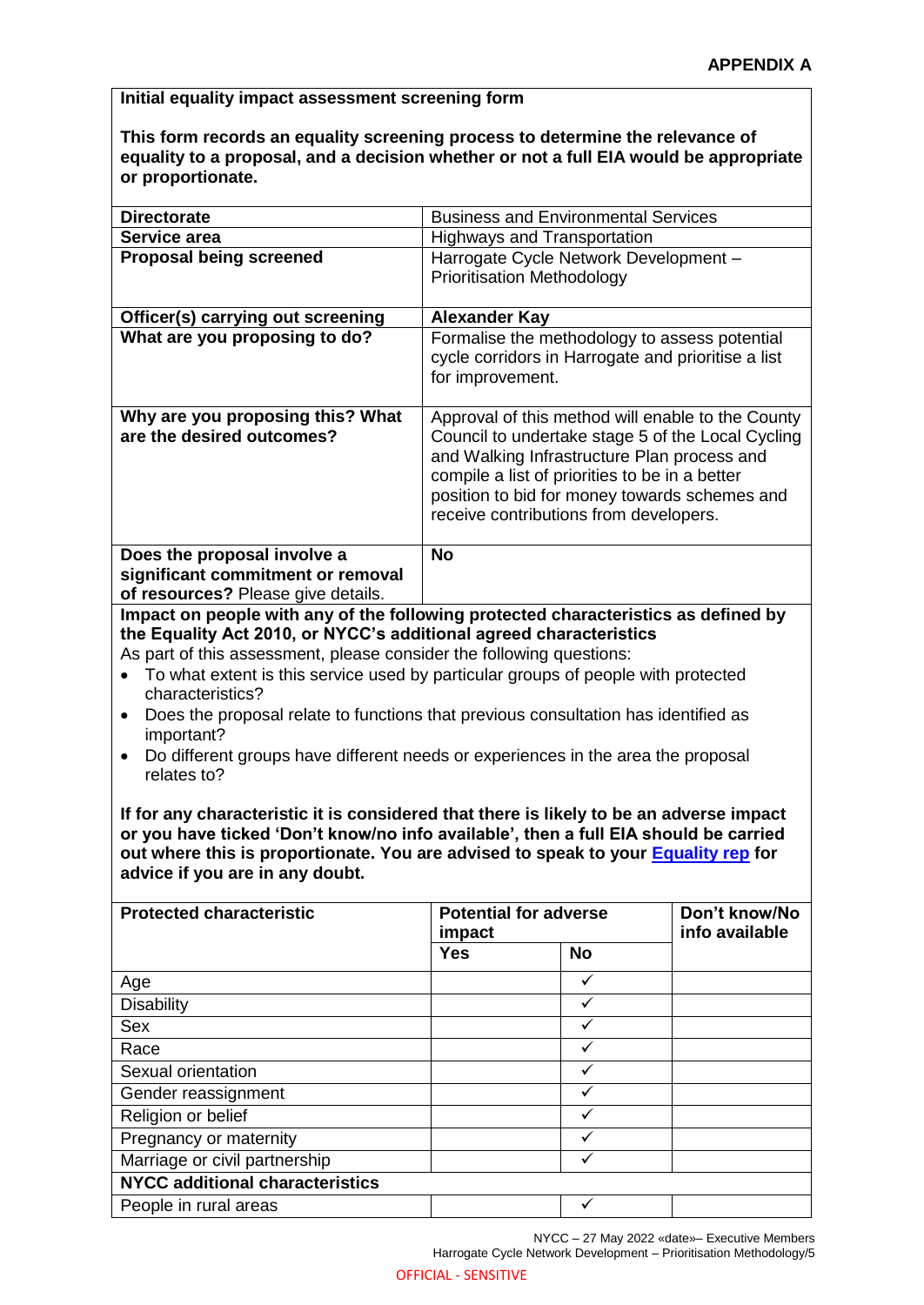| People on a low income                                                                                                                                                                                                                                                          |                                                                                                                                                                                                                                                                                                                                                                                                                                                                                                                     | ✓ |                          |  |  |
|---------------------------------------------------------------------------------------------------------------------------------------------------------------------------------------------------------------------------------------------------------------------------------|---------------------------------------------------------------------------------------------------------------------------------------------------------------------------------------------------------------------------------------------------------------------------------------------------------------------------------------------------------------------------------------------------------------------------------------------------------------------------------------------------------------------|---|--------------------------|--|--|
| Carer (unpaid family or friend)                                                                                                                                                                                                                                                 |                                                                                                                                                                                                                                                                                                                                                                                                                                                                                                                     | ✓ |                          |  |  |
| Does the proposal relate to an area<br>where there are known<br>inequalities/probable impacts (e.g.<br>disabled people's access to public<br>transport)? Please give details.                                                                                                   | Unknown at this stage, this process will look<br>to prioritise corridors for improvements.<br>There would be a further requirement for EIA<br>as part of any detailed design process.                                                                                                                                                                                                                                                                                                                               |   |                          |  |  |
| Will the proposal have a significant<br>effect on how other organisations<br>operate? (e.g. partners, funding<br>criteria, etc.). Do any of these<br>organisations support people with<br>protected characteristics? Please<br>explain why you have reached this<br>conclusion. | <b>No</b>                                                                                                                                                                                                                                                                                                                                                                                                                                                                                                           |   |                          |  |  |
| <b>Decision (Please tick one option)</b>                                                                                                                                                                                                                                        | EIA not<br>relevant or<br>proportionate:                                                                                                                                                                                                                                                                                                                                                                                                                                                                            | П | Continue to<br>full EIA: |  |  |
| Reason for decision                                                                                                                                                                                                                                                             | No adverse impact on any of the protected<br>characteristics.<br>The LCWIPs will support a transport system fit<br>for all users, making cycling and walking routes<br>more accessible and inclusive. The creation of<br>the corridors identified in the LCWIPs is likely to<br>have a positive impact on people with reduced<br>mobility providing safer access routes within<br>Harrogate<br>However, it is worth noting that any fully<br>developed schemes will require a full Equalities<br>Impact Assessment. |   |                          |  |  |
| <b>Signed (Assistant Director or</b><br>equivalent)                                                                                                                                                                                                                             | <b>Barrie Mason</b>                                                                                                                                                                                                                                                                                                                                                                                                                                                                                                 |   |                          |  |  |
| <b>Date</b>                                                                                                                                                                                                                                                                     | 18 May 2022                                                                                                                                                                                                                                                                                                                                                                                                                                                                                                         |   |                          |  |  |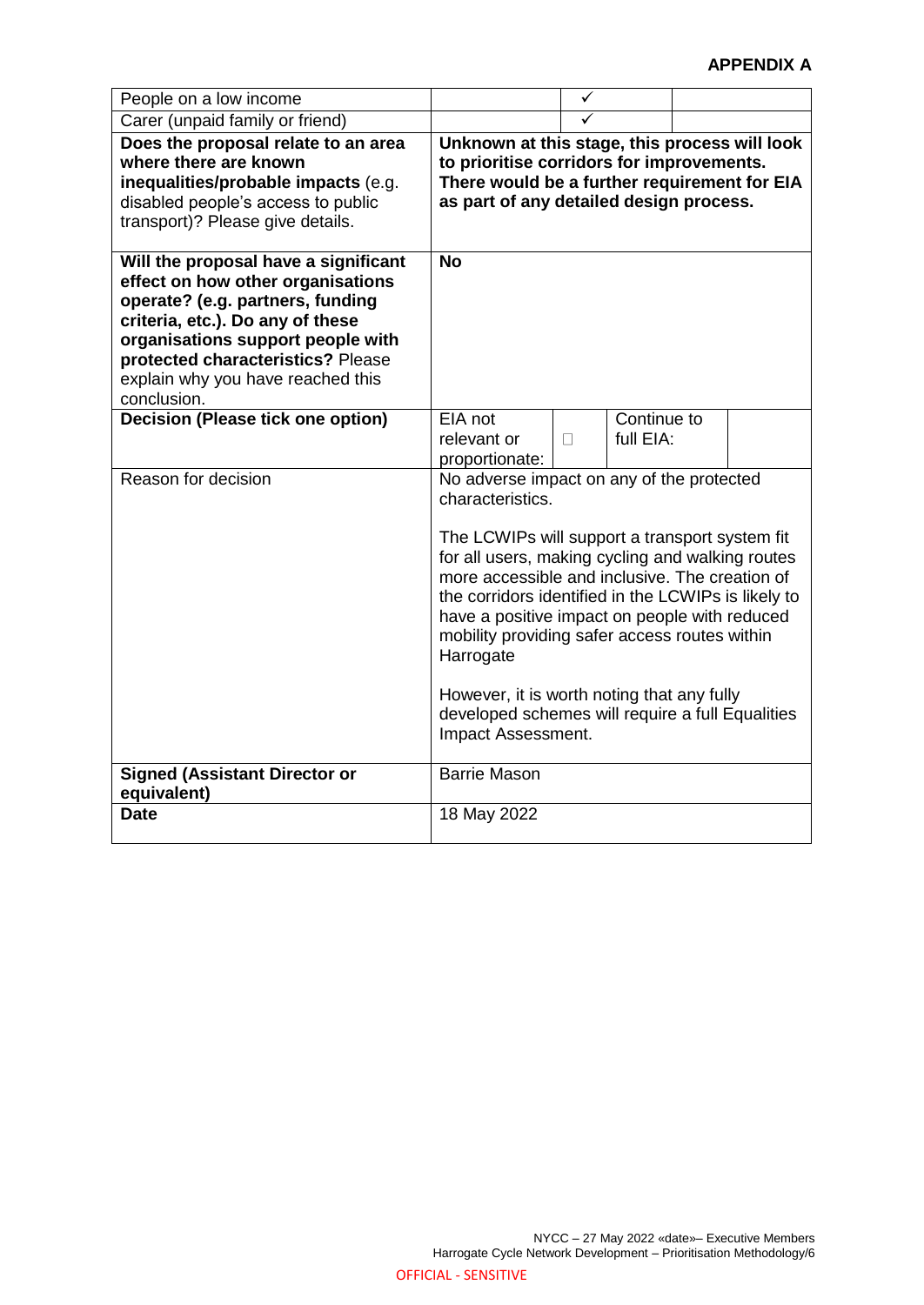

#### **Climate change impact assessment**

The purpose of this assessment is to help us understand the likely impacts of our decisions on the environment of North Yorkshire and on our aspiration to achieve net carbon neutrality by 2030, or as close to that date as possible. The intention is to mitigate negative effects and identify projects which will have positive effects.

This document should be completed in consultation with the supporting guidance. The final document will be published as part of the decision making process and should be written in Plain English.

If you have any additional queries which are not covered by the guidance please email [climatechange@northyorks.gov.uk](mailto:climatechange@northyorks.gov.uk) 

#### **Version 2: amended 11 August 2021**

**Please note: You may not need to undertake this assessment if your proposal will be subject to any of the following:**  Planning Permission Environmental Impact Assessment Strategic Environmental Assessment

However, you will still need to summarise your findings in the summary section of the form below.

Please contact [climatechange@northyorks.gov.uk](mailto:climatechange@northyorks.gov.uk) for advice.

| Title of proposal                           | Harrogate Cycle Network Development - Prioritisation Methodology                                          |
|---------------------------------------------|-----------------------------------------------------------------------------------------------------------|
| <b>Brief description of proposal</b>        | To seek approval of the methodology used to prioritise cycle infrastructure<br>improvements in Harrogate. |
| <b>Directorate</b>                          | <b>Business and Environmental Services</b>                                                                |
| Service area                                | <b>Highways and Transportation</b>                                                                        |
| <b>Lead officer</b>                         | Alexander Kay                                                                                             |
| Names and roles of other people involved in |                                                                                                           |
| carrying out the impact assessment          |                                                                                                           |
| Date impact assessment started              | 08/04/22                                                                                                  |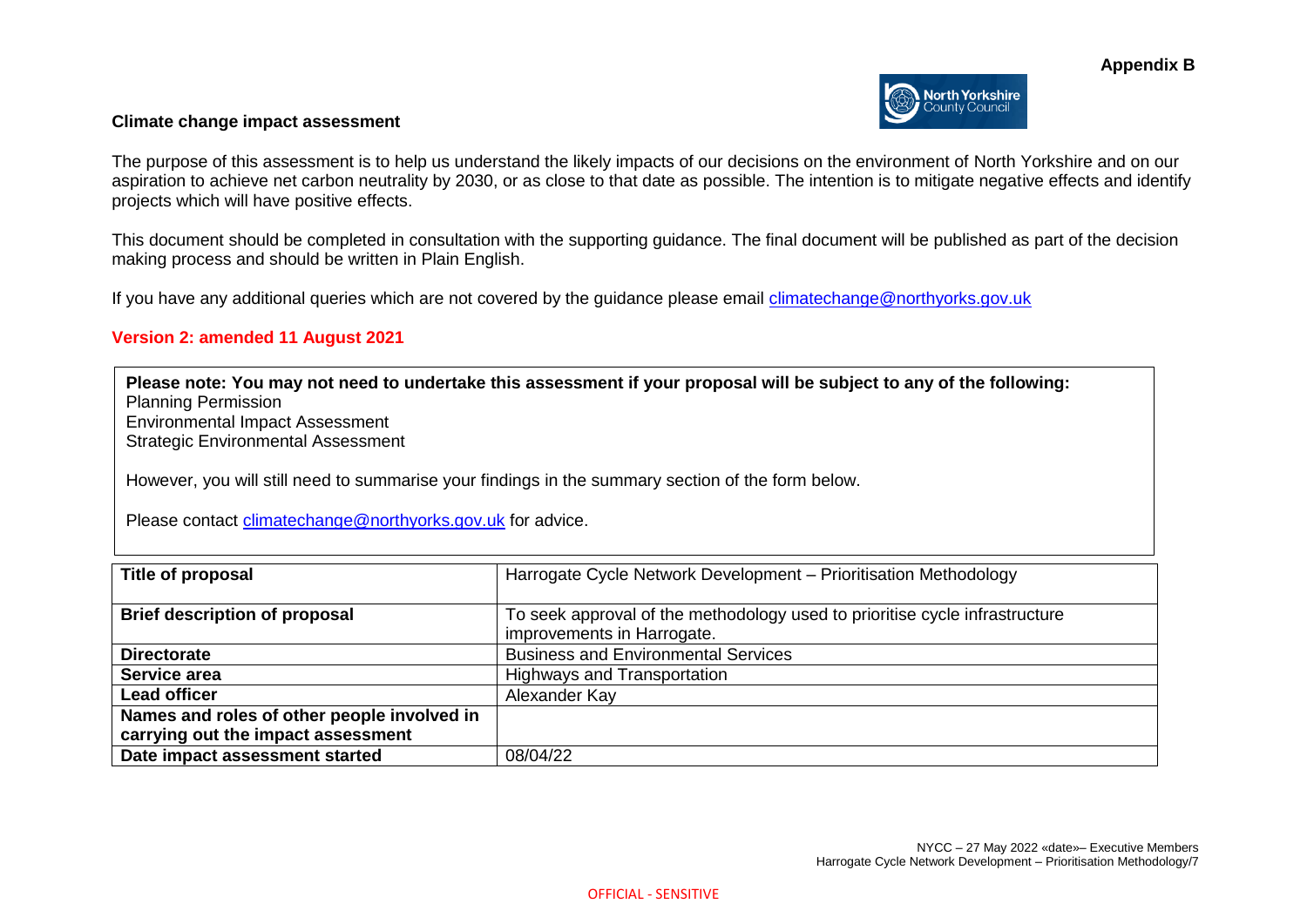#### **Options appraisal**

Were any other options considered in trying to achieve the aim of this project? If so, please give brief details and explain why alternative options were not progressed.

This project will deliver stage 5 of the Local Cycling and Walking Infrastructure Plan for Harrogate in line with Government policy and guidance. As this is the process for developing cycling and walking infrastructure, no other alternative options were considered.

# **What impact will this proposal have on council budgets? Will it be cost neutral, have increased cost or reduce costs?**

Please explain briefly why this will be the result, detailing estimated savings or costs where this is possible.

Once the priority list of schemes has been developed, these will remain draft until funding becomes available from central government, s106 monies or any other suitable funding source.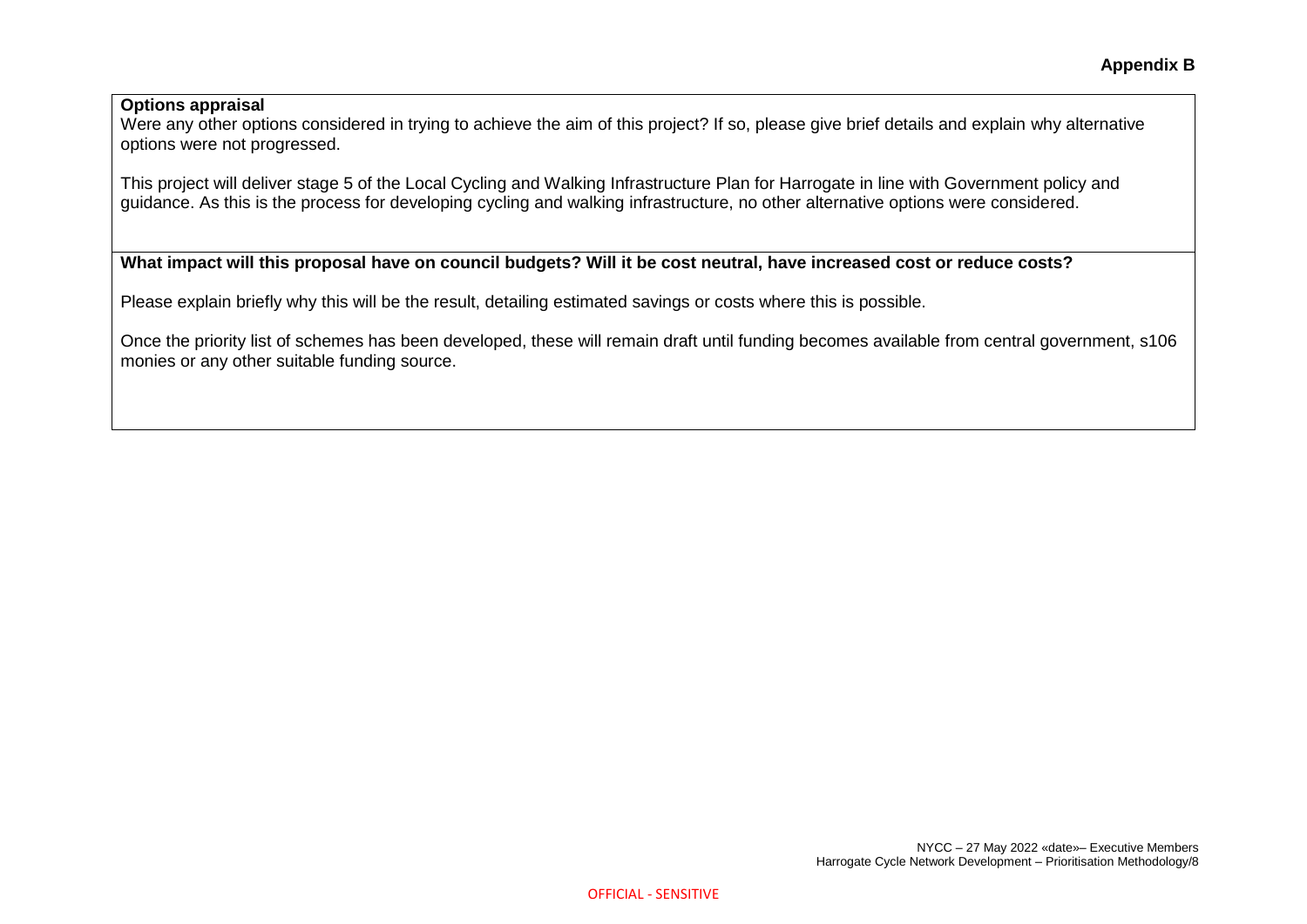|                                                                                                                                                                                                                                                      |                                              |                                                         |                                                       |                                                                         |                                                                                                                                                                                                                                                                               |                                             | <b>Appendix B</b>                                                                                       |
|------------------------------------------------------------------------------------------------------------------------------------------------------------------------------------------------------------------------------------------------------|----------------------------------------------|---------------------------------------------------------|-------------------------------------------------------|-------------------------------------------------------------------------|-------------------------------------------------------------------------------------------------------------------------------------------------------------------------------------------------------------------------------------------------------------------------------|---------------------------------------------|---------------------------------------------------------------------------------------------------------|
| How will this proposal impact<br>on the environment?<br>N.B. There may be short term<br>negative impact and longer<br>term positive impact. Please<br>include all potential impacts<br>over the lifetime of a project<br>and provide an explanation. |                                              | (Place a X in the box below where<br>impact<br>Positive | X in the box below where<br>No impact<br>(Place a X i | in the box below where<br><b>Negative impact</b><br>(Place a X in the l | Explain why will it have this effect and<br>over what timescale?<br>Where possible/relevant please<br>include:<br>• Changes over and above business<br>as usual<br>• Evidence or measurement of effect<br>Figures for CO <sub>2</sub> e<br><b>Links to relevant documents</b> | <b>Explain how you</b><br>negative impacts. | Explain how you<br>plan to mitigate any plan to improve any<br>positive outcomes<br>as far as possible. |
| Minimise<br>greenhouse gas                                                                                                                                                                                                                           | Emissions<br>from travel                     |                                                         | X                                                     |                                                                         |                                                                                                                                                                                                                                                                               |                                             |                                                                                                         |
| emissions e.g.<br>reducing emissions<br>from travel,<br>increasing energy                                                                                                                                                                            | <b>Emissions</b><br>from<br>construction     |                                                         | $\pmb{\mathsf{x}}$                                    |                                                                         | Stage 5 of the LCWIP process is the<br>prioritisation of cycling and walking<br>schemes and does not involve<br>physical construction at this point.                                                                                                                          |                                             |                                                                                                         |
| efficiencies etc.                                                                                                                                                                                                                                    | Emissions<br>from<br>running of<br>buildings |                                                         | X                                                     |                                                                         |                                                                                                                                                                                                                                                                               |                                             |                                                                                                         |
|                                                                                                                                                                                                                                                      | Emissions<br>from data<br>storage            |                                                         | $\pmb{\mathsf{x}}$                                    |                                                                         |                                                                                                                                                                                                                                                                               |                                             |                                                                                                         |
|                                                                                                                                                                                                                                                      | Other                                        |                                                         | $\mathbf{x}$                                          |                                                                         |                                                                                                                                                                                                                                                                               |                                             |                                                                                                         |
| Minimise waste: Reduce, reuse,<br>recycle and compost e.g.<br>reducing use of single use plastic                                                                                                                                                     |                                              |                                                         | x                                                     |                                                                         |                                                                                                                                                                                                                                                                               |                                             |                                                                                                         |
| Reduce water consumption                                                                                                                                                                                                                             |                                              |                                                         | $\pmb{\mathsf{x}}$                                    |                                                                         |                                                                                                                                                                                                                                                                               |                                             |                                                                                                         |
| Minimise pollution (including air,<br>land, water, light and noise)                                                                                                                                                                                  |                                              |                                                         | X                                                     |                                                                         |                                                                                                                                                                                                                                                                               |                                             |                                                                                                         |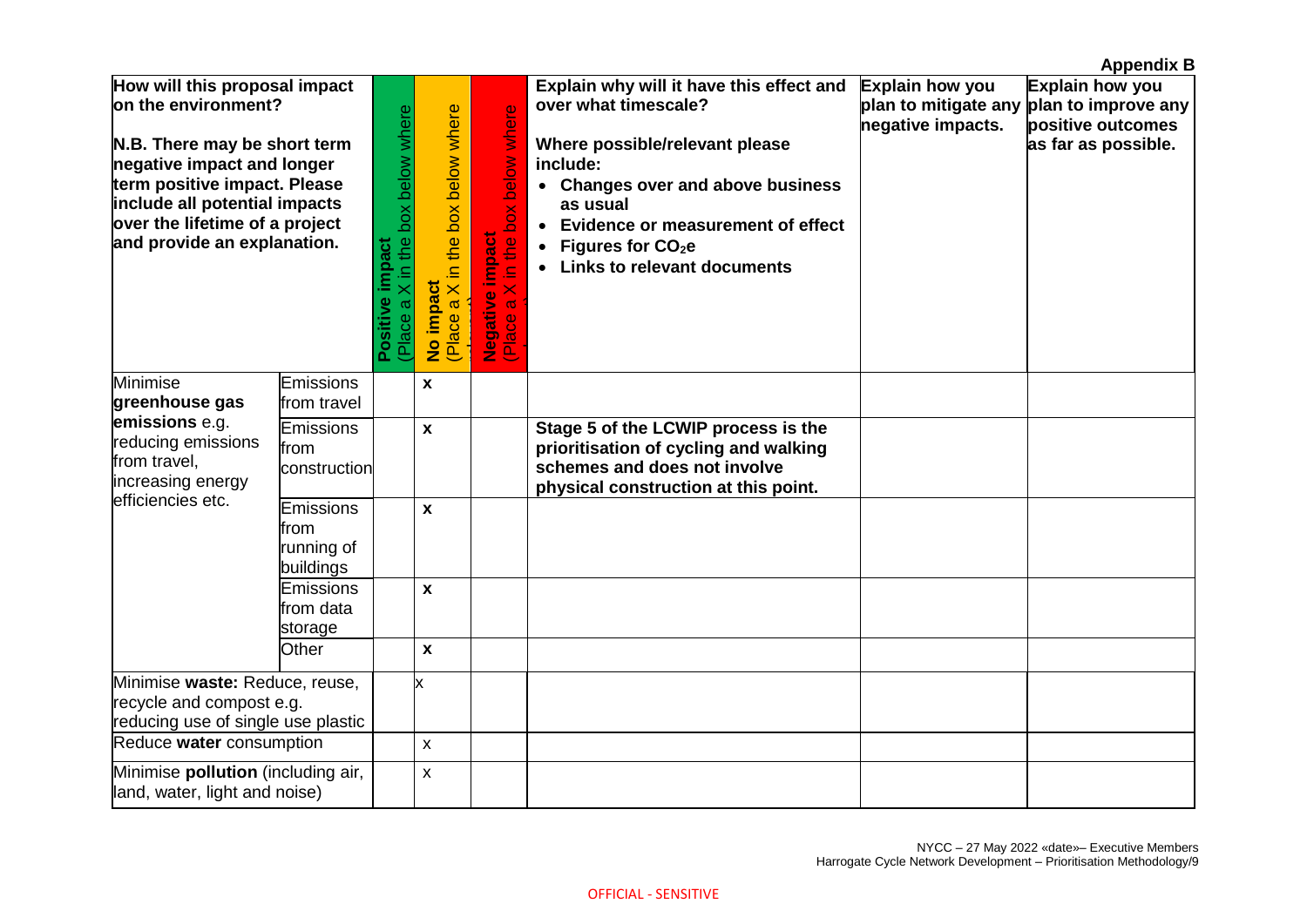|                                                                                                                                                                                                                                                      |                                                       |                                                             |                                                                                                                            |                                                                                                                                                                                                                                                                                            |                                      | <b>Appendix B</b>                                                                                       |
|------------------------------------------------------------------------------------------------------------------------------------------------------------------------------------------------------------------------------------------------------|-------------------------------------------------------|-------------------------------------------------------------|----------------------------------------------------------------------------------------------------------------------------|--------------------------------------------------------------------------------------------------------------------------------------------------------------------------------------------------------------------------------------------------------------------------------------------|--------------------------------------|---------------------------------------------------------------------------------------------------------|
| How will this proposal impact<br>on the environment?<br>N.B. There may be short term<br>negative impact and longer<br>term positive impact. Please<br>include all potential impacts<br>over the lifetime of a project<br>and provide an explanation. | in the box below where<br>impact<br>Positive<br>Place | X in the box below where<br>No impact<br>$\varpi$<br>(Place | ere<br>box below wh<br><b>Impact</b><br>$\pmb{\omega}$<br>€<br>$\equiv$<br>$\overline{\times}$<br>Negative i<br>(Place a X | Explain why will it have this effect and<br>over what timescale?<br>Where possible/relevant please<br>include:<br>• Changes over and above business<br>as usual<br>• Evidence or measurement of effect<br>Figures for CO <sub>2</sub> e<br>$\bullet$<br><b>Links to relevant documents</b> | Explain how you<br>negative impacts. | Explain how you<br>plan to mitigate any plan to improve any<br>positive outcomes<br>as far as possible. |
| Ensure resilience to the effects<br>of climate change e.g. reducing<br>flood risk, mitigating effects of<br>drier, hotter summers                                                                                                                    |                                                       | X                                                           |                                                                                                                            |                                                                                                                                                                                                                                                                                            |                                      |                                                                                                         |
| Enhance conservation and<br>wildlife                                                                                                                                                                                                                 |                                                       | X                                                           |                                                                                                                            |                                                                                                                                                                                                                                                                                            |                                      |                                                                                                         |
| Safeguard the distinctive<br>characteristics, features and<br>special qualities of North<br>Yorkshire's landscape                                                                                                                                    |                                                       | X                                                           |                                                                                                                            |                                                                                                                                                                                                                                                                                            |                                      |                                                                                                         |
| Other (please state below)                                                                                                                                                                                                                           |                                                       | X                                                           |                                                                                                                            |                                                                                                                                                                                                                                                                                            |                                      |                                                                                                         |